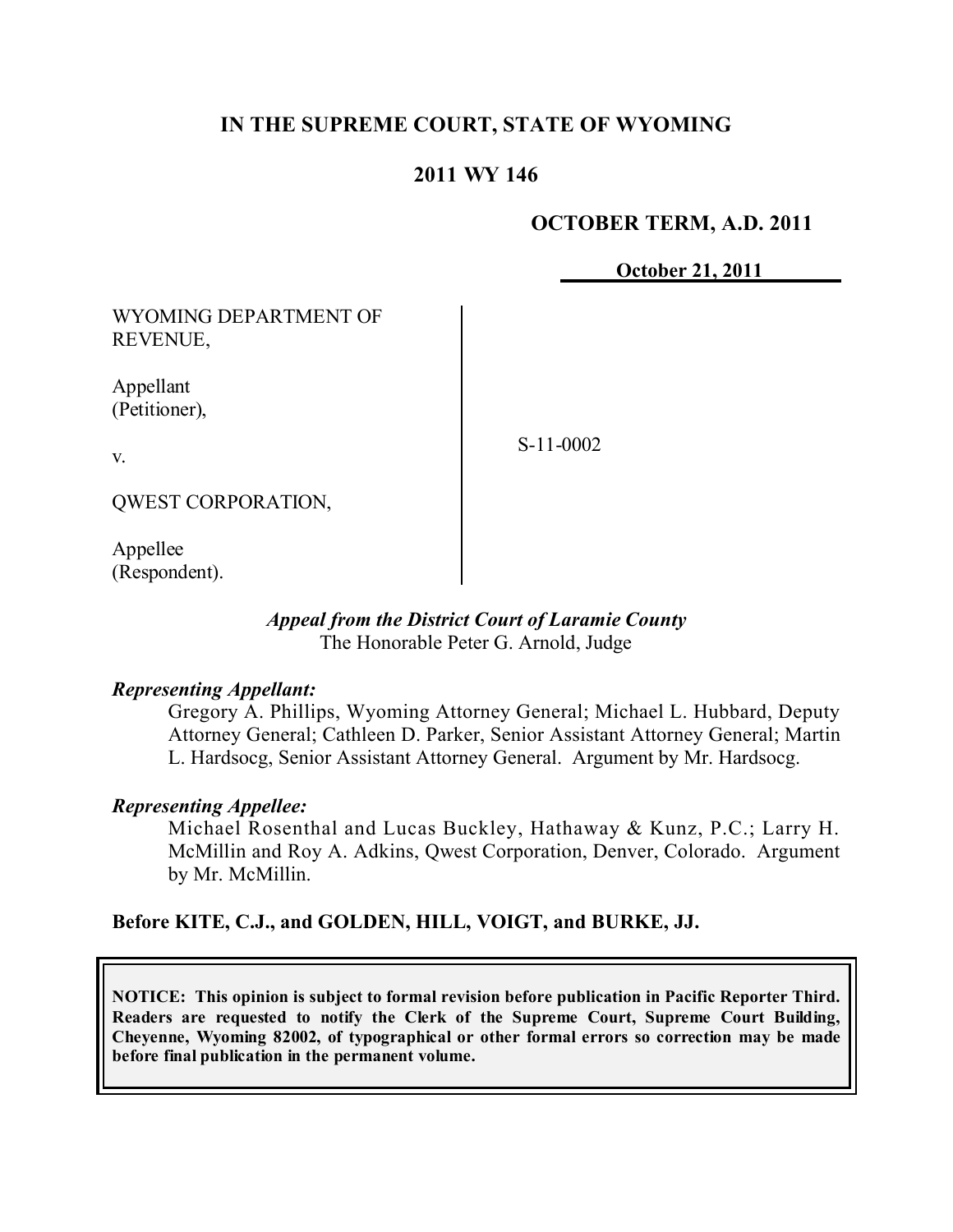# **KITE, Chief Justice.**

[¶1] This case involves issues of administrative procedure and sales tax audits and refunds. After an audit by the Department of Audit (DOA), the Department of Revenue (DOR) determined that Qwest was not entitled to a refund of sales tax which was incorrectly collected from its customers and remitted to the state because Qwest did not provide data showing the actual amount of tax collected and remitted by month and by county. Qwest appealed the DOR's determination to the State Board of Equalization (SBOE), asserting it did not retain that type of information and its refund should be estimated using a process employed in a prior audit to assess sales tax.

[¶2] The SBOE held a contested case hearing, then stayed the matter to give the parties an opportunity to settle their differences. Two months after the evidentiary portion of the contested case hearing concluded, Qwest produced to the DOR the actual sales tax information it had claimed did not exist. It explained that another department of the Qwest organization had the material and Qwest employees involved with the DOA audit were not previously aware that the information existed. The SBOE supplemented the record with the actual data, reversed the DOR's decision that Qwest was not entitled to a refund and remanded the case to the DOR to accomplish the refund in accordance with the newly produced evidence.

[¶3] The DOR petitioned the district court for review, it affirmed, and the DOR appealed to this Court. At issue in this appeal is the specific question of whether the SBOE erred by considering the newly produced evidence. The general issues presented include the interrelationship between the DOR, DOA and SBOE and the rights of taxpayers to refunds of incorrectly collected sales taxes. We affirm the SBOE's decision that Qwest was entitled to a refund, but conclude the SBOE erred by considering Qwest's evidence which was not produced to the DOR/DOA during the audit. The refund amount should have been calculated using the estimate procedure and information available during the audit. This matter is remanded for further proceedings consistent with this decision.

## **ISSUES**

[¶4] The DOR sets out eight issues in its opening brief, many of which are redundant. The critical issues for our consideration are:

I. Did the SBOE err by considering, in a contested case proceeding, Qwest's evidence of the actual sales tax collected when Qwest did not provide such information to the DOR/DOA prior to the final assessment, despite repeated requests by the DOR/DOA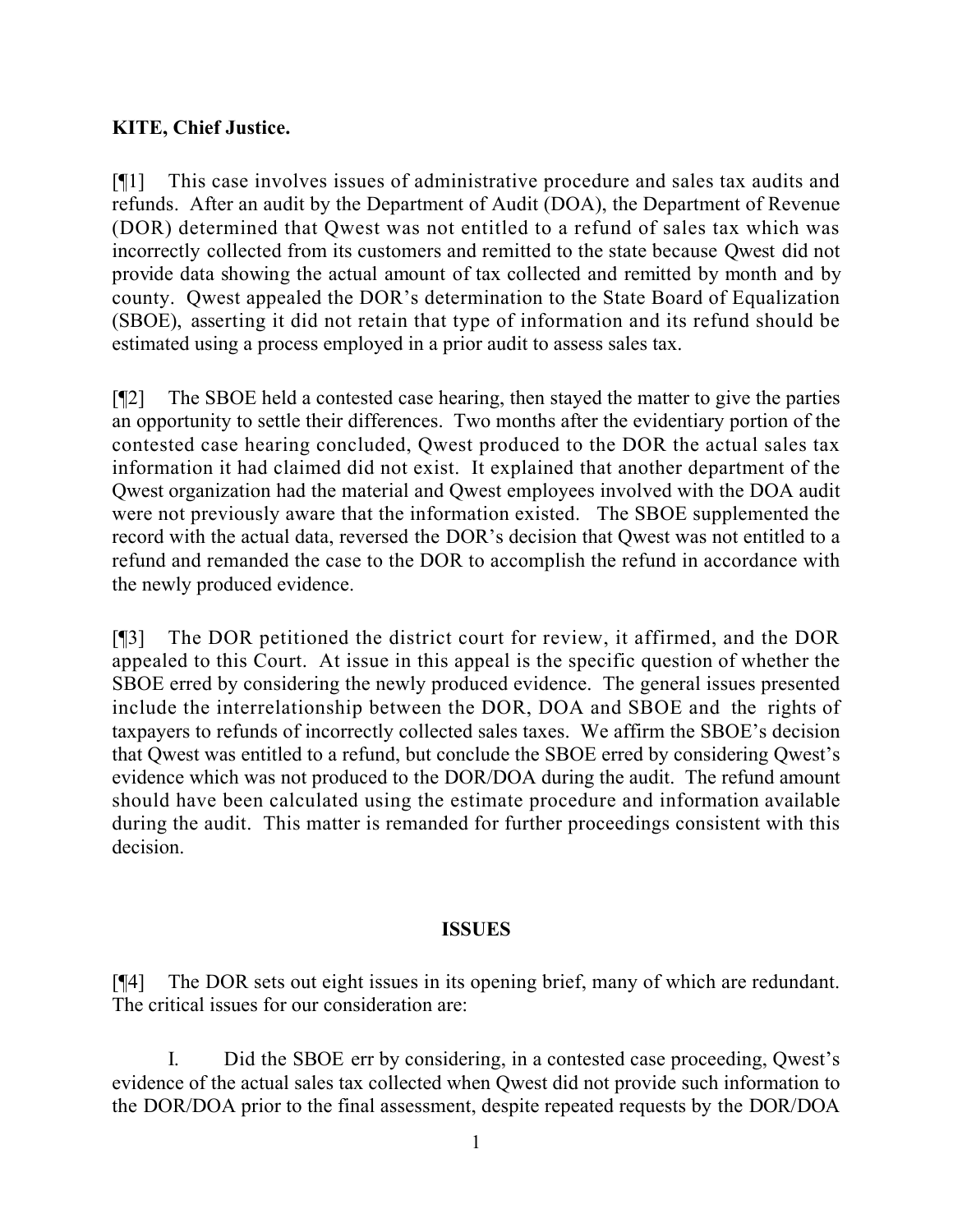for such information?

2. Is there substantial evidence in the record to support the SBOE's ruling that Qwest was entitled to a refund of sales tax?

## **FACTS**

[¶5] Qwest provides telephone service to customers within Wyoming. Its bills include a federal access line charge called the Customer Access Line Charge  $(CALC)^1$  and a charge for 911 emergency services. The CALC charge is governed by tariffs which require approval by the Federal Communications Commission (FCC). Charges for 911 services are not revenue to Qwest. Instead, they are simply collected by Qwest and then remitted to the taxing authorities. The 911 taxing authorities in Wyoming are the counties; therefore, Qwest tracks the 911 charges by individual county.

[¶6] The DOA audited Qwest's sales and use tax compliance for 1997 through 2001 and the DOR determined that sales tax should have been assessed on the CALC charges. As part of that audit, the DOA requested a list of cumulative CALC charges by county for the audit period. Qwest stated that cumulative CALC charges were not available on either the county or state level. In the absence of that information, the DOA and Qwest agreed to estimate the CALC charges to calculate the amount of sales tax due. Specifically, the auditors estimated the CALC charges by analyzing the relationship between the single line residential CALC charge (\$5.00 per line) and the 911 charge (\$0.50 per line). The 911 charges were used for the estimate because they were available by county, while the CALC charges were not. The ten to one ratio between the CALC charges and the 911 charges was applied to the total 911 fees remitted by Qwest to the various counties to project the taxable CALC on a county by county basis. The sales tax due was calculated by applying the applicable sales tax rate to the projected CALC. The ratio method was found to be the best information available at that time to determine the amount of sales tax to be assessed.

[¶7] Qwest did not believe the CALC should be subject to sales tax. Consequently, at the conclusion of the 1997-2001 audit and after the DOR assessed the sales tax, Qwest appealed to the SBOE, which ruled the CALC was taxable. Qwest sought judicial review of the SBOE decision. This Court issued a decision on March 22, 2006, ruling that the CALC (referred to in the opinion as the EUCL charge) was not subject to sales tax.

 $\overline{a}$ <sup>1</sup> This charge is also referred to as the End User Common Line Charge (EUCL). The EUCL terminology was used in *Qwest Corp. v. State ex rel. Wyo. Dep't of Revenue,* 2006 WY 35, 130 P.3d 507 (Wyo. 2006) (*Qwest I*). However, because the parties, the SBOE and the district court referred to the charge as CALC in this case, that is the terminology we will use.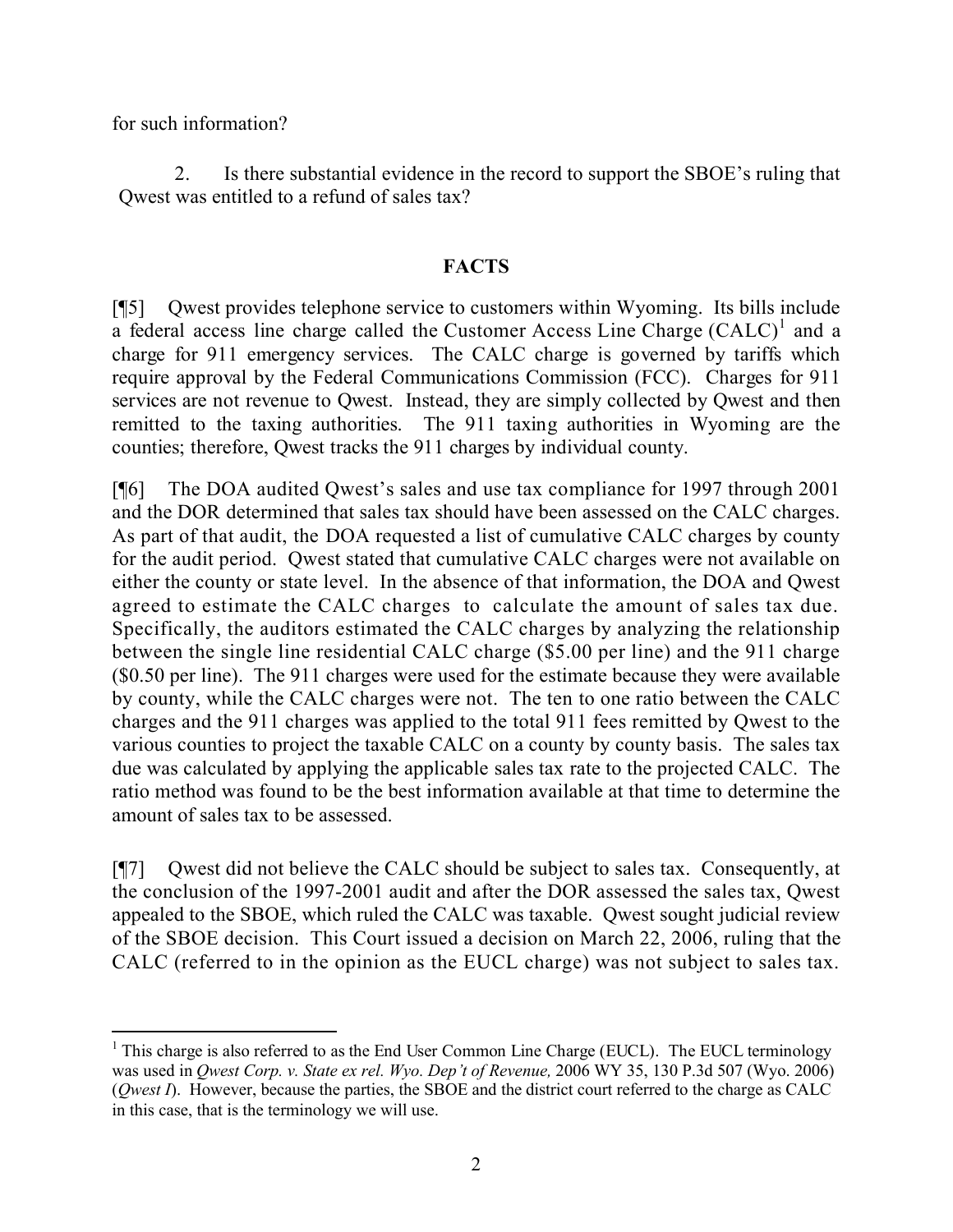*Qwest Corp. v. State ex rel. Wyo. Dep't of Revenue,* 2006 WY 35, 130 P.3d 507 (Wyo. 2006) (*Qwest I*).

[¶8] In the meantime, Qwest started collecting sales tax on the CALC charges in February 2003 as directed by the DOR. In January 2005, the DOA began another sales and use tax audit of Qwest for 2002 through 2004. At first the auditors were focused, among other things, on determining the sales tax due on the CALC charges for 2002 and January 2003. To that end, the DOA reviewed information in Qwest's corporate office, including 911 and CALC charges as shown on a sample of accounts requested by the DOA, and calculated a ratio between the charges comparable to the previous audit. The auditors did not do a similar calculation for the remainder of 2003 or 2004 because Qwest had collected sales tax on the CALC charges during that time period and the auditors believed if a sales tax refund was due, Qwest would know the amount of the refund since it had charged the customers.

[¶9] When the decision in *Qwest I* was issued, Qwest submitted amended tax returns to the DOR seeking a refund of sales tax paid on the CALC charges for February 2003 through 2004. Qwest sought refunds of \$60,000 per month, totaling more than a million dollars. Qwest did not, however, submit any supporting documentation to justify the amounts of the refund requests.

[¶10] Because the audit was on-going, the DOR asked the DOA to review Qwest's refund requests. The DOA requested additional information and when Qwest did not submit anything, the DOA determined Qwest was not entitled to refunds for the CALC sales tax because it had not adequately verified its requested refund amounts. The DOR adopted the audit findings and issued a decision denying Qwest's requests for refund of the CALC sales tax. $^{2}$ 

[¶11] Qwest appealed the DOR's decision to the SBOE, arguing that it was entitled to a refund of sales tax on the CALC charges. The SBOE held a contested case hearing. The DOR asserted that it was justified in denying the refunds because, despite specific requests, Qwest had not provided sufficient information to determine the amount of refund, in particular the actual amount of sales tax collected and remitted on the CALC charges by month and by county. Qwest responded that it did not retain data showing the amounts actually collected and the estimate procedure used in the first audit to assess sales tax on CALC charges should have been applied to the sample of accounts requested by, and provided to, the DOA to calculate the refund amounts. Qwest also provided expert testimony calculating the refunds using the estimate methodology. Qwest's expert calculations resulted in an estimate of sales tax paid (and subject to refund) of almost

 <sup>2</sup> The DOR's decision after the audit actually resulted in a net credit to Qwest on other matters.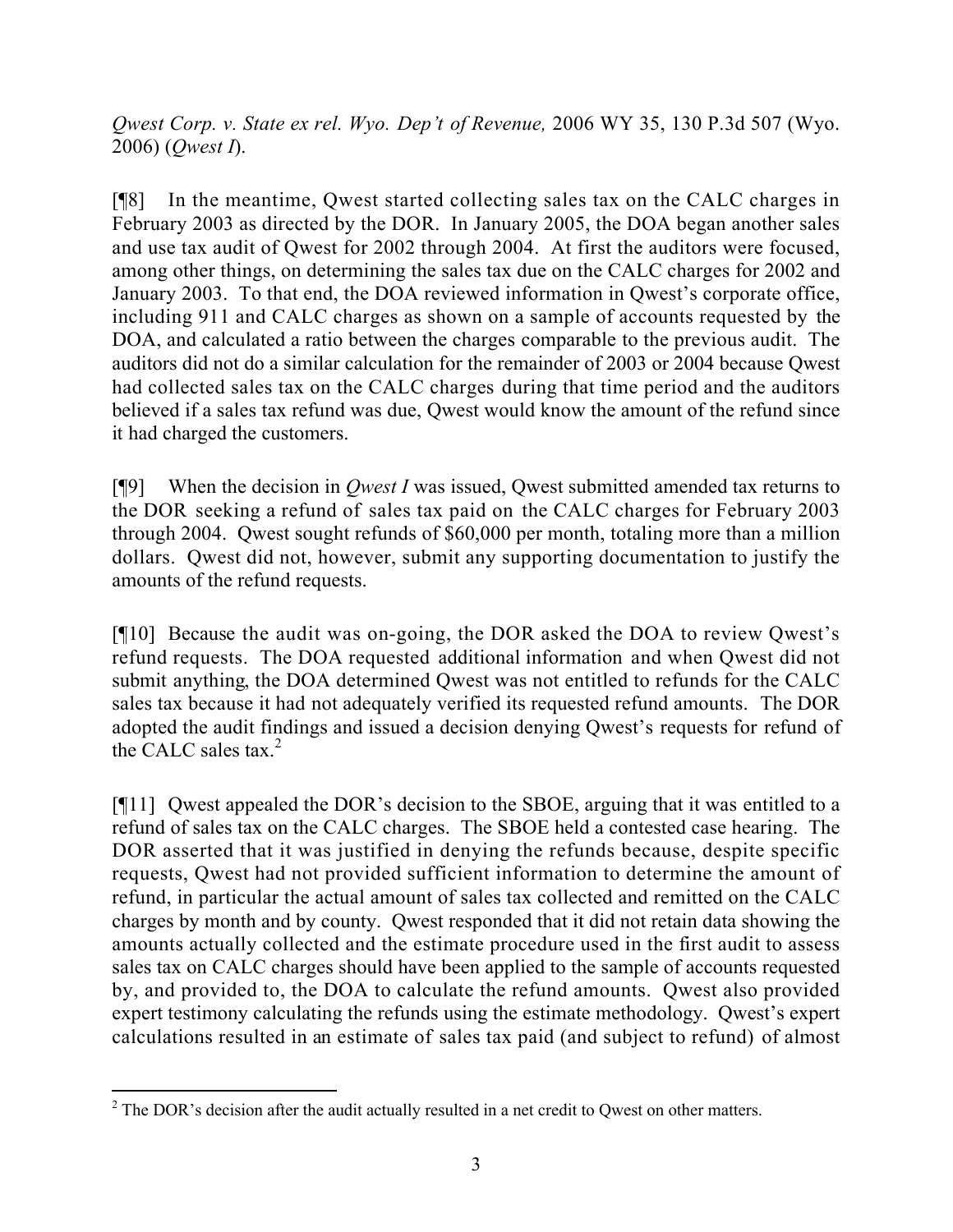exactly \$69,000 per month for February through December 2003 and \$65,793 per month for  $2004<sup>3</sup>$ 

[¶12] At the end of the hearing, the SBOE issued a stay and encouraged the parties to reach an agreement on the matter. Two months after the hearing concluded, Qwest presented to the DOR, in a supplemental discovery response, records showing the actual sales tax collected on CALC charges by month and county for February 2003 through 2004. Qwest explained that its employees involved with the audit were unaware the sales tax data was maintained by a different Qwest department. The actual sales tax data indicated the amount collected was similar to, though somewhat higher than, the amounts estimated by Qwest's expert. The DOR requested that the record be supplemented with the new information<sup>4</sup> or, in the alternative, the hearing be reopened so that it could challenge the newly produced evidence and confront the Qwest employees who had claimed such information was not available. The SBOE held a hearing on the motion to supplement and reopen. It ruled that there was a "complete absence of any evidence of bad faith on the part of Qwest in its failure to produce the monthly tax calculations prior to or during the evidentiary hearing in this matter." It granted the motion to supplement and reopened the hearing, but only for the purpose of allowing Qwest to present a plan to distribute the refund to its customers.

[¶13] The SBOE subsequently held a hearing to consider Qwest's proposed plan for refunding its customers. The SBOE issued a decision allowing a refund in accordance with the actual sales tax data Qwest ultimately produced and concluding that Qwest's refund plan was "a clearly reasonable and common sense approach to return to the original source, the Wyoming customers of Qwest, the sales tax collected on exempt CALC charges." The SBOE remanded to the DOR for implementation of the refund plan. The DOR petitioned the district court for review of the SBOE decision and that court affirmed. The DOR then appealed to this Court.

# **STANDARD OF REVIEW**

[¶14] When an appeal is taken from a district court's review of an administrative agency's decision, we review the case as if it had come directly from the administrative agency without giving any deference to the district court's decision. *Dutcher v. State ex* 

<sup>&</sup>lt;sup>3</sup> It was discovered during the contested case hearing that Qwest's expert had used the wrong tax rates for Campbell and Uinta counties. When the correct tax rates were used, there was a net decrease in the refund calculation of approximately \$3,000 for the February 2003 through 2004 period.

<sup>&</sup>lt;sup>4</sup> The DOR's attorney explained the DOR was not requesting that the SBOE consider the actual sales tax information; instead, it sought to supplement the record to provide proof that the data existed even though Qwest employees had repeatedly informed the DOR/DOA otherwise.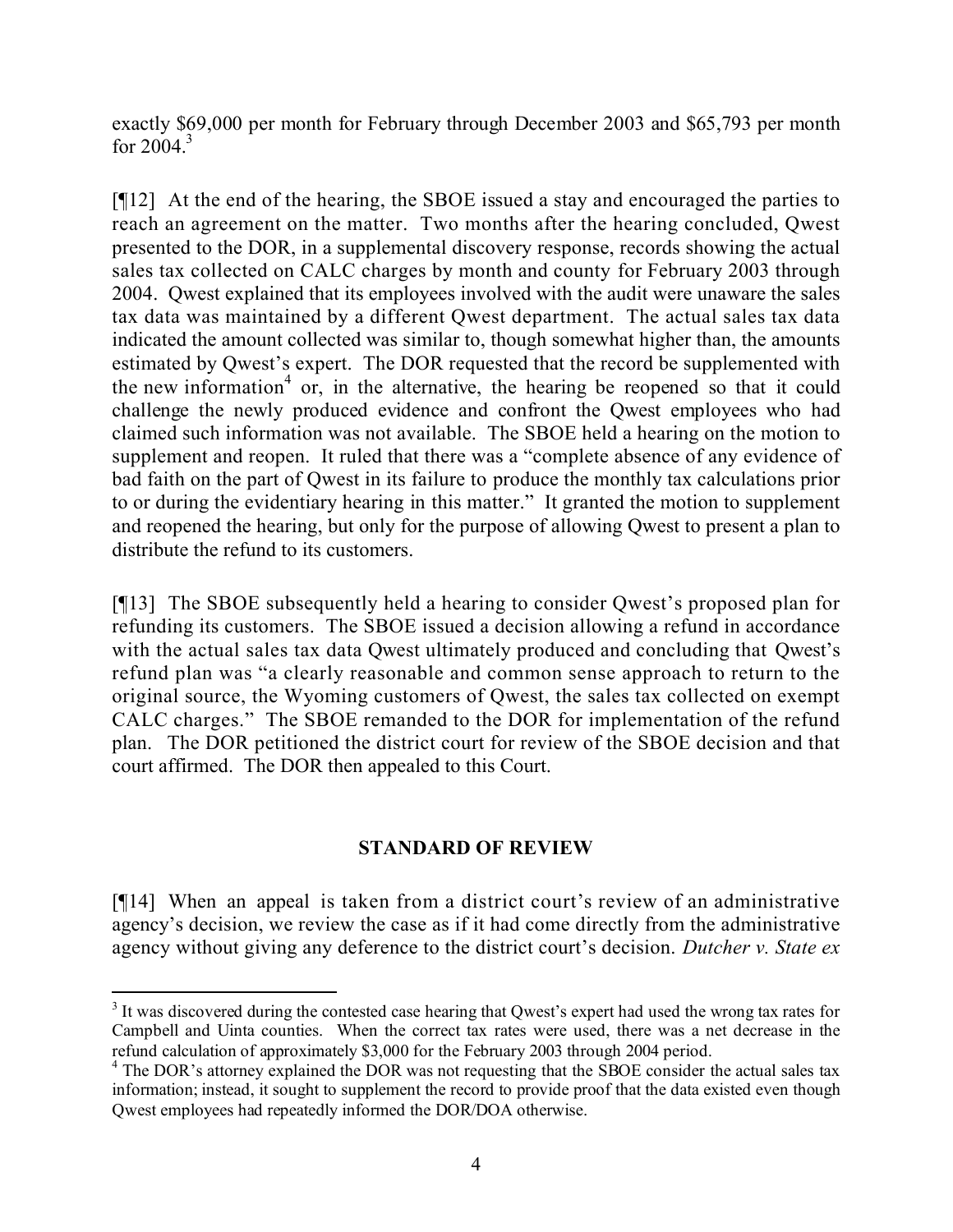*rel. Wyo. Workers' Safety & Comp. Div.,* 2010 WY 10, ¶ 9, 223 P.3d 559, 561 (Wyo. 2010); *Dale v. S & S Builders, LLC,* 2008 WY 84, ¶ 8, 188 P.3d 554, 557 (Wyo. 2008). Our review is governed by Wyo. Stat. Ann. § 16-3-114(c) (LexisNexis 2011):

> (c) To the extent necessary to make a decision and when presented, the reviewing court shall decide all relevant questions of law, interpret constitutional and statutory provisions, and determine the meaning or applicability of the terms of an agency action. In making the following determinations, the court shall review the whole record or those parts of it cited by a party and due account shall be taken of the rule of prejudicial error. The reviewing court shall:

> (i) Compel agency action unlawfully withheld or unreasonably delayed; and

> (ii) Hold unlawful and set aside agency action, findings and conclusions found to be:

> (A) Arbitrary, capricious, an abuse of discretion or otherwise not in accordance with law;

> (B) Contrary to constitutional right, power, privilege or immunity;

> (C) In excess of statutory jurisdiction, authority or limitations or lacking statutory right;

> (D) Without observance of procedure required by law; or

> (E) Unsupported by substantial evidence in a case reviewed on the record of an agency hearing provided by statute.

[ $[15]$ ] In accordance with § 16-3-114(c), we review the agency's findings of fact by applying the substantial evidence standard. *Dale,* ¶ 22, 188 P.3d at 561. Substantial evidence means "such relevant evidence as a reasonable mind might accept as adequate to support a conclusion." *Bush v. State ex rel. Wyo. Workers' Comp. Div.,* 2005 WY 120, ¶ 5, 120 P.3d 176, 179 (Wyo. 2005) (citation omitted). *See also Kenyon v. State ex rel. Wyo. Workers' Comp. Div.,* 2011 WY 14, ¶ 11, 247 P.3d 845, 849 (Wyo. 2011). "'Findings of fact are supported by substantial evidence if, from the evidence preserved in the record, we can discern a rational premise for those findings.'" *Kenyon,* ¶ 11, 247 P.3d at 849, quoting *Bush,* ¶ 5, 120 P.3d at 179. "'We review an agency's conclusions of law *de novo,* and will affirm only if the agency's conclusions are in accordance with the law.'" *Kenyon,* ¶ 13, 247 P.3d at 849, quoting *Moss v. State ex rel. Wyo. Workers'*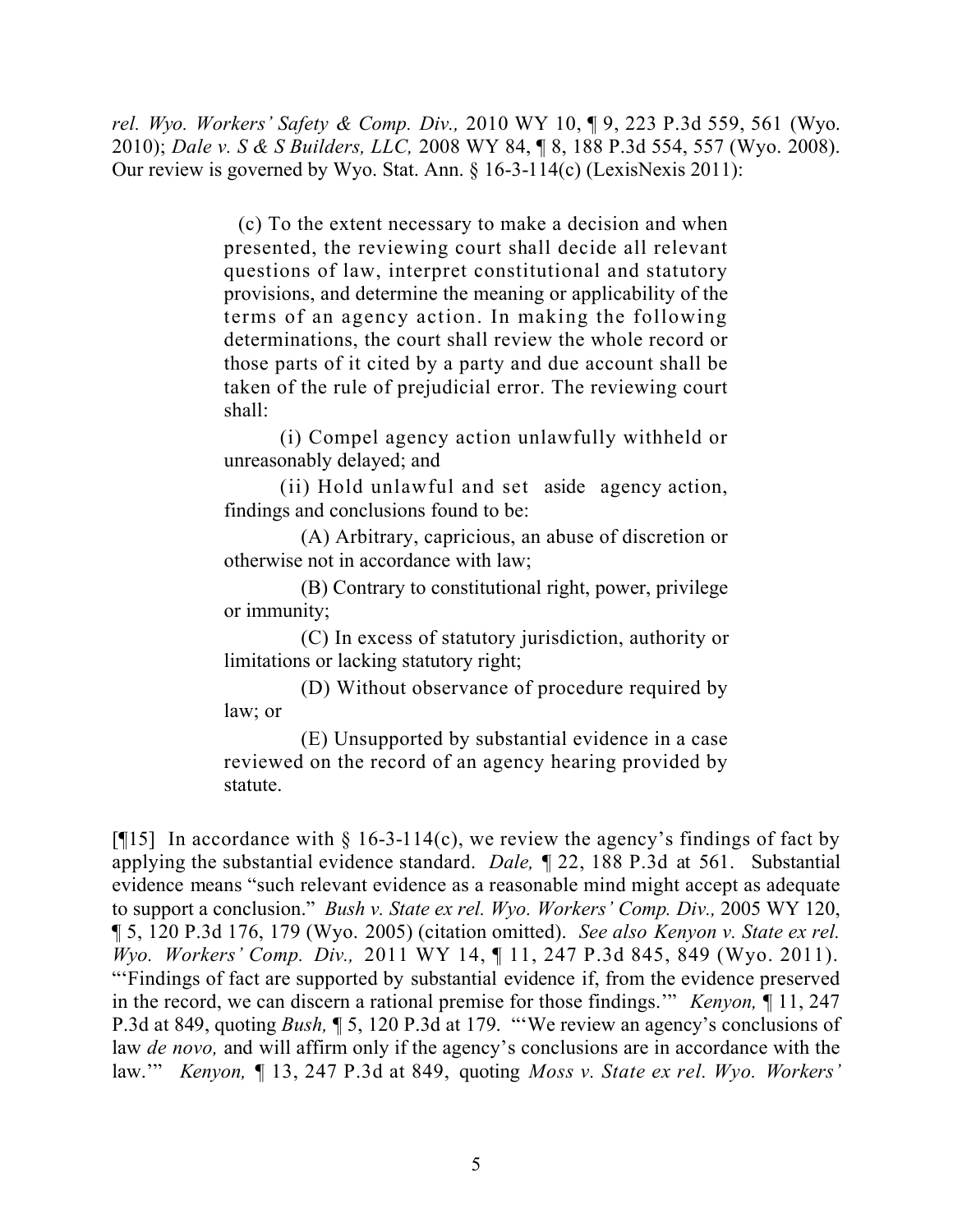*Comp. Div.,* 2010 WY 66, ¶ 11, 232 P.3d 1, 4 (Wyo. 2010); *Dale,* ¶ 26, 188 P.3d at 561- 62.

## **DISCUSSION**

[¶16] This case presents a dilemma harkening back to King Solomon. Each party purports to stand on principle and requests judgment in its favor to vindicate an important public policy. The DOR wants us to protect the integrity of its tax decision making process and the DOA's audit process; Qwest apparently wants us to recognize the difficulty of maintaining voluminous and complex records and to overlook the fact that it failed to produce information which existed and was requested by the DOR/DOA but unknown to the Qwest employees involved with the audit and refund requests. Unfortunately, by becoming entrenched in their respective legal positions, each party has lost sight of the true victim in this case—Wyoming telephone customers who paid a tax they did not owe. Our decision will address the legal questions presented by the parties and, at the same time, provide relief to the customers who are entitled to it.

[¶17] The DOR denied Qwest a refund because it did not provide the actual sales tax data during the audit. Qwest claimed, at the time of the audit and throughout the contested case hearing, that it was entitled to a refund, it did not have the actual tax data, and the DOA should have used the estimate methodology it employed to calculate the tax due in the previous audit to determine the amount of Qwest's refund in this case. The SBOE did not directly address the issue of whether it was appropriate for the DOR to deny Qwest's refund request on the basis that it failed to provide sufficient information to the auditors.

[¶18] To determine whether the DOR had the authority to deny Qwest's refund requests on the basis of insufficient information, we begin with the taxpayer's and the DOR's respective responsibilities with regard to providing and reviewing data relevant to whether the taxpayer is entitled to a sales tax refund or credit.

[¶19] Wyo. Stat. Ann. § 39-15-107(a) (LexisNexis 2009) sets forth the taxpayer's responsibility to retain tax records and provides as follows:

. . . .

 (ii) Every vendor and person liable for the payment of sales tax under this article shall preserve for three (3) years at his principal place of business, suitable records and books as may be necessary to determine the amount of tax for which he is liable under this article, together with all invoices and books showing all merchandise purchased for resale. All records,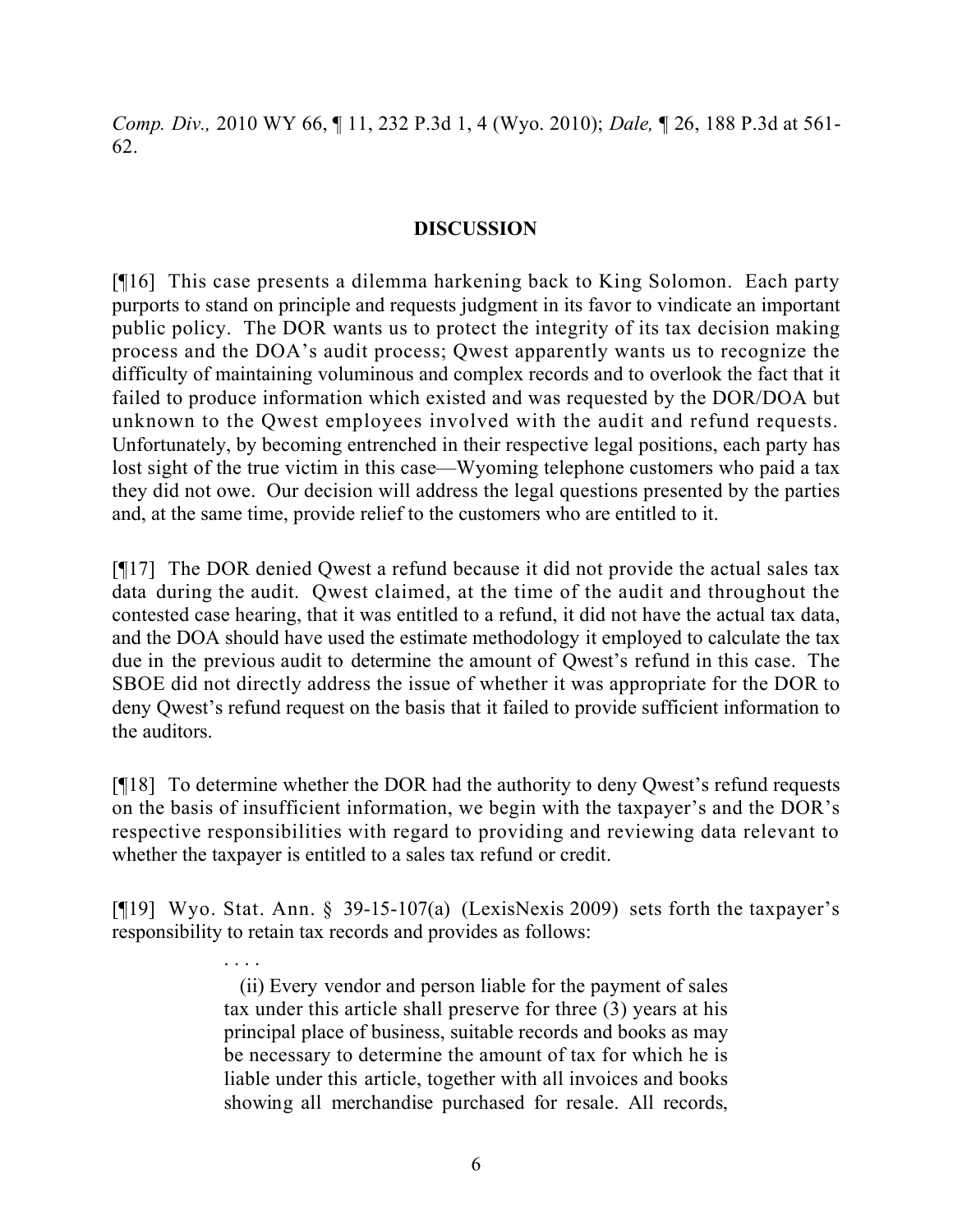books and invoices shall be available for examination by the department during regular business hours except as arranged by mutual consent;

 (iii) If any vendor or person liable for the payment of sales tax under this article fails to comply with paragraph (ii) of this subsection, he shall bear the burden of proof as to the correctness of any assessment of taxes imposed by the department for the period for which records were not preserved in any court action or proceeding[.]

Therefore, sales tax payers have an obligation to preserve tax records and make them available for examination by the DOR and failure to comply with the record retention requirement will result in the taxpayer bearing the burden of proof as to the correctness of the assessment. Consistently, the current DOR Rules require the taxpayer to provide information to support refund claims. *See Wyo. Dep't of Revenue Rules,* Sales and Use Tax, ch. 2, § 10 (a), (b) and (c) (2006). Similar rules existed at the time of the audit, assessment and filing of the requests for refund. *See Wyo. Dep't of Revenue Rules,* Sales and Use Tax, Emergency Rules, ch. 2, § 9 (2000).

[¶20] Section 39-15-107(a) (ix) requires the DOR to examine each sales tax return and determine if the amount of tax remitted is incorrect. If the amount paid exceeds that which is due, the excess shall be refunded to the taxpayer or credited against subsequent tax liability. Wyo. Stat. Ann. § 39-15-109 (LexisNexis 2011) states in relevant part:

. . . .

(c) Refunds. The following shall apply:

 (i) Any tax, penalty or interest which has been erroneously paid, collected or computed shall either be credited against any subsequent tax liability of the vendor or refunded. No credit or refund shall be allowed after three (3) years from the date of overpayment. The receipt of a claim for a refund by the department shall toll the statute of limitations. All refund requests received by the department shall be approved or denied within ninety (90) days of receipt. . . .

(ii) Any tax erroneously paid by a taxpayer shall be refunded by the vendor who originally collected the tax. No cause of action shall lie against the vendor by the taxpayer until not less than sixty (60) days elapse following a request by the taxpayer for a refund from the vendor.

(d) Credits. The following shall apply:

(i) Any tax, penalty or interest which has been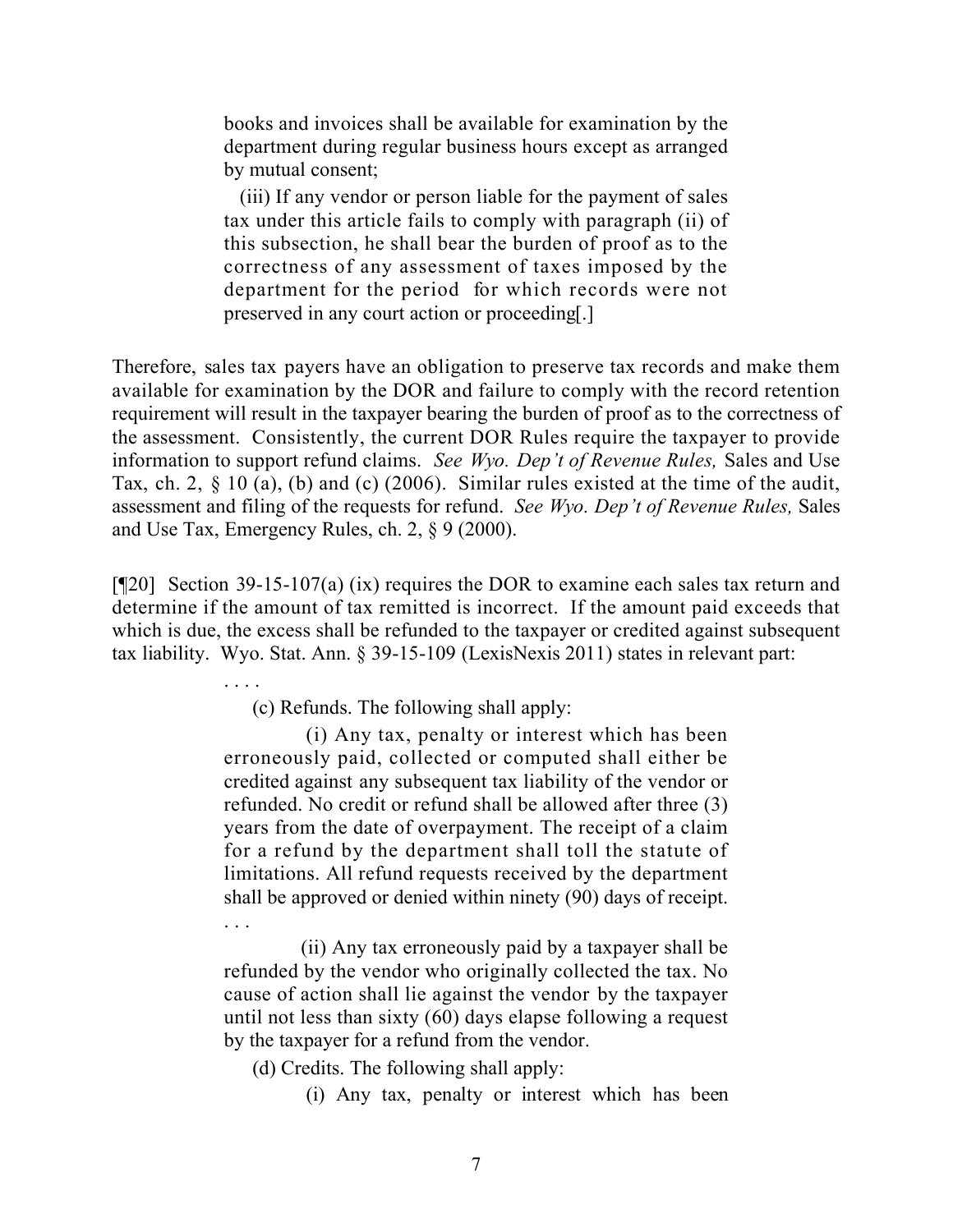erroneously paid, collected or computed shall either be credited against any subsequent tax liability of the vendor or refunded. No credit or refund shall be allowed after three (3) years from the date of overpayment. The receipt of a claim for a refund by the department shall toll the statute of limitations. Any refund or credit erroneously made or allowed may be recovered in an action brought by the attorney general in any court of competent jurisdiction;

(iii) As soon as practicable after the return is filed the department shall examine it and if it appears the tax to be remitted is incorrect it shall be recomputed. If the amount paid exceeds that which is due the excess shall be refunded to the vendor or credited against any subsequent liability of the vendor[.]

. . . .

 $\overline{a}$ 

*See also* Wyo. Stat. Ann. § 39-16-109 (LexisNexis 2011) (similar provisions regarding state use taxes). The clear language of §§ 39-15-107 and 39-15-109 obligates the DOR to review sales tax returns and refund or credit taxes erroneously paid.<sup>5</sup>

[¶21] These provisions do not, however, answer the question of whether a taxpayer can withhold or fail to produce tax information to the DOR/DOA and then have such withheld information considered in a subsequent contested case hearing before the SBOE. That question encompasses many underlying principles and concerns, including the autonomy of the DOR and DOA and the respective roles of those agencies and the SBOE.

[¶22] The legislature reorganized the tax system in 1991 and separated the administrative responsibilities of the SBOE and the DOR. *See Union Pacific Resources Co. v. State,* 839 P.2d 356, 363 (Wyo. 1992). In *Amoco Prod. Co. v. Wyo. State Bd. of Equalization*, 12 P.3d 668 (Wyo. 2000), a natural gas valuation case, we undertook a detailed review of the statutory structure to determine the respective duties and limitations of the DOR and the SBOE:

<sup>&</sup>lt;sup>5</sup> The SBOE distinguished between taxpayer and the DOR/DOA obligations with regard to refunds and credits, indicating that a refund request requires supporting documentation while a credit issued during an audit would be applied automatically against the taxpayer's future liability. We do not need to address whether there is a legal distinction between refund requests and credits as both circumstances existed here. Qwest requested a refund and there was an on-going audit in which a credit could be allowed. We do note as a practical matter that, under either scenario, the taxpayer is obligated to retain appropriate records and provide the information to the DOR and/or DOA in order for a determination to be made. Section 39-15-107.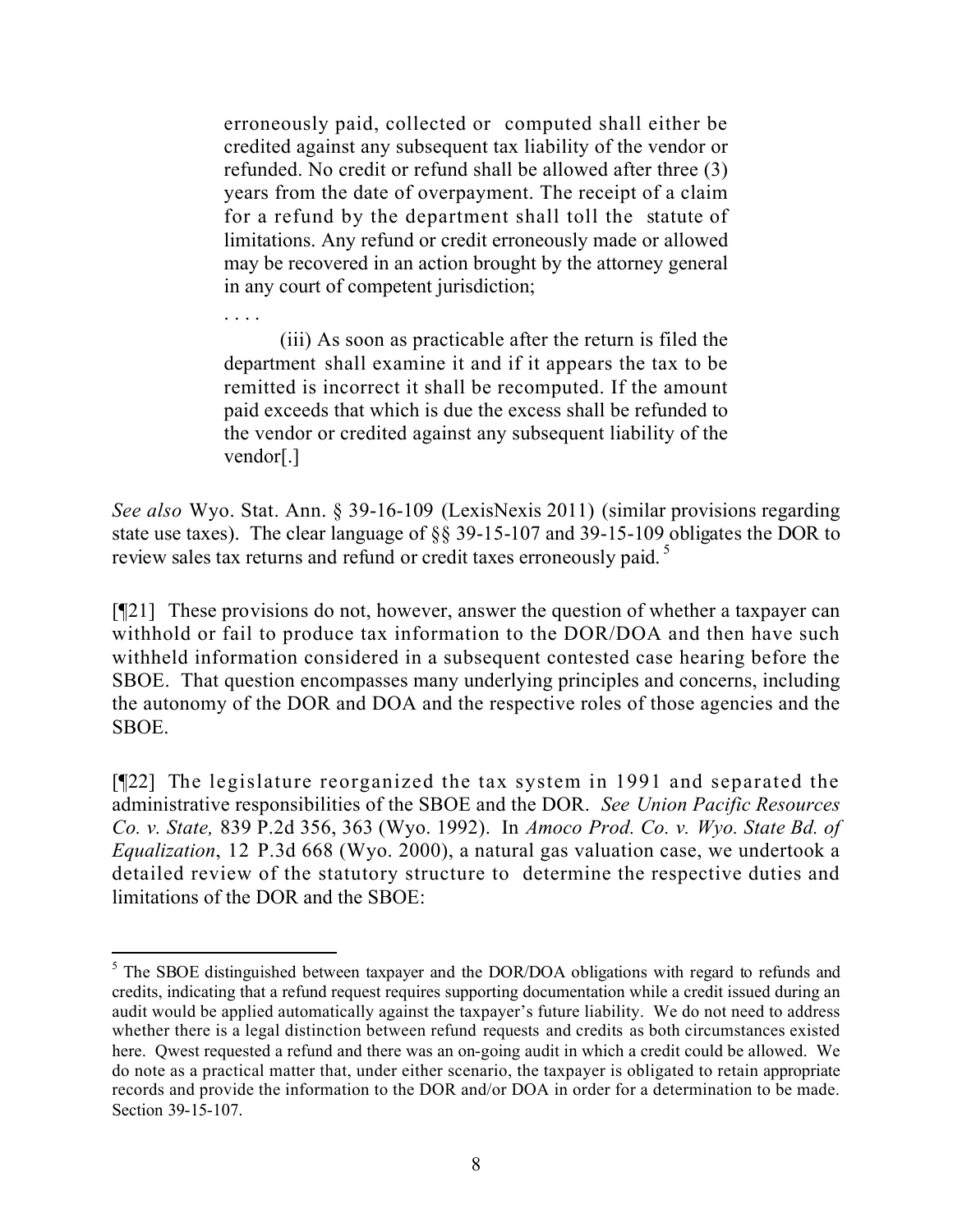The Board is a constitutional body, and the legislature is required to establish a Board of Equalization charged with the duty to equalize the valuation of all property in the state. Wyo. Const. art. 15, §§ 9 & 10. In Wyo. Sess. Laws. ch. 174, §§ 39-1-101, *et seq.* (1991), the legislature created the Department as a separate agency from the Board, and assigned to it administrative functions relating to taxation and revenue that previously had been the responsibilities of the Board. *Union Pacific Resources Co. v. State,* 839 P.2d 356, 363 (Wyo.1992) (*UPRC I*). It specifically charged the Department with the function of valuation of property for purposes of tax assessment, "while the Board 'became an independent quasi-judicial organization with constitutional and statutory duties to equalize valuation and decide disagreements regarding statutory provisions affecting the assessment, levy and collection of taxes.' *UPRC I,* 839 P.2d at 363." *Union Pacific Resources Co. v. State Bd. of Equalization for the State of Wyo.,* 895 P.2d 464, 466 (Wyo.1995) (*UPRC II* ). . . .

[The review or appellate function of the Board] is described in various ways. In Wyo. Stat. Ann. § 39-1-302 (Michie 1997) provision is made for a person aggrieved by a final decision of the Department to appeal to the Board pursuant to the Board's rules and regulations. The statute requires that the Department shall, as specified by the Board's rules and regulations, transmit to the Board the complete record of its action from which the appeal is taken. In a subsequent section of the statute, Wyo. Stat. Ann. § 39-1-304(a), the Board is charged with hearing appeals from county boards of equalization and reviewing final decisions of the Department under the contested case procedures of the Wyoming Administrative Procedure Act. This statutory approach suggests a *de novo* review rather than a record review. In Wyo. Stat. Ann.  $\S$  39-1-304(a)(ix), the Board is charged with holding hearings after due notice in the manner and form provided in the Wyoming Administrative Procedure Act and its rules and regulations.

Amoco and the Department had agreed that the actual costs should be relied upon instead of the twenty-five percent allowance, but they could not agree as to which costs were to

. . . .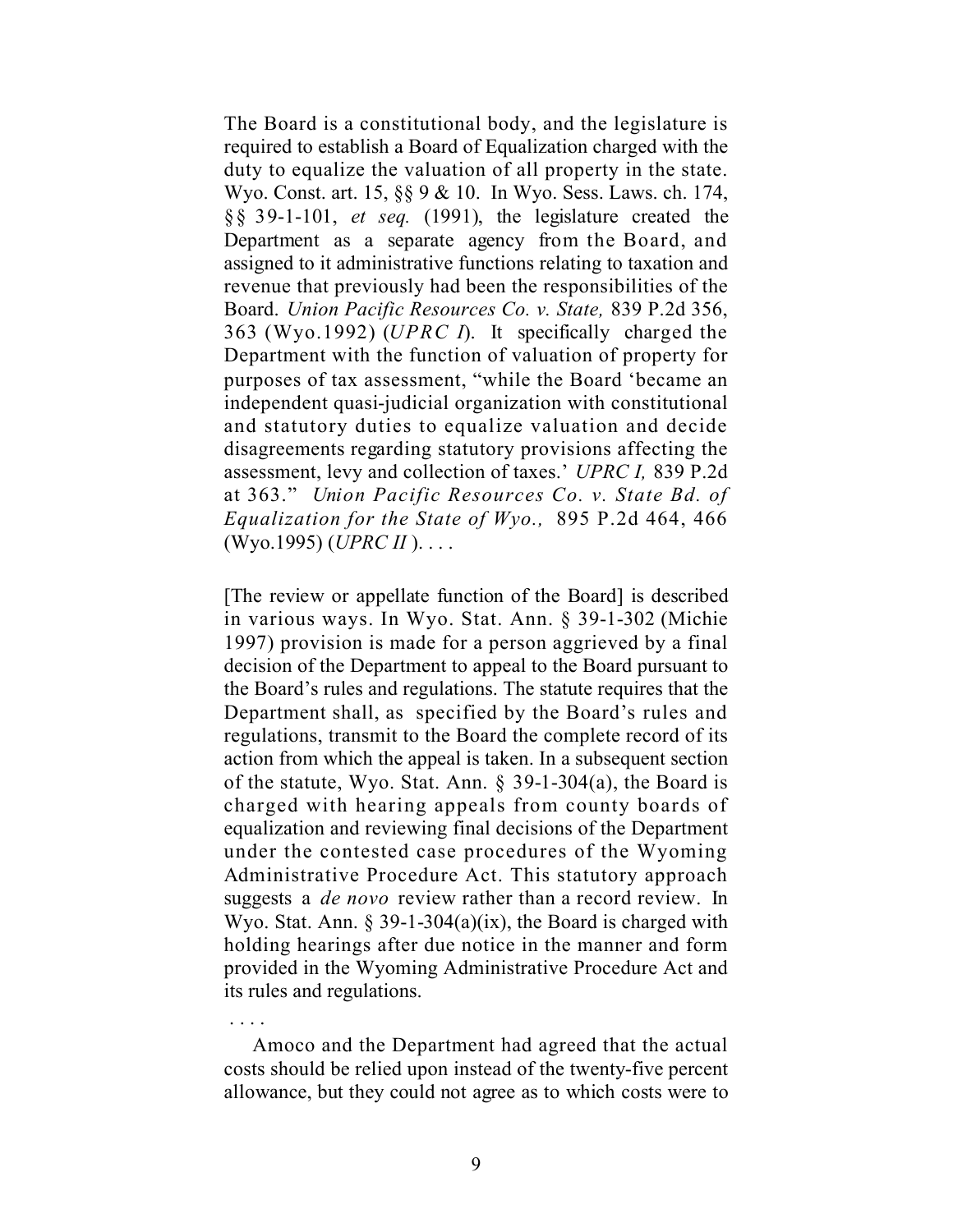be utilized in connection with the formula. The issue that was properly before the Board was whether Amoco or the Department was correct with respect to those costs, and we previously have acknowledged the authority of the Board to decide that question. *Amax Coal West, Inc. v. Wyoming State Bd. of Equalization,* 896 P.2d 1329, 1334 (Wyo. 1995). Instead of adjudicating the dispute between Amoco and the Department, however, the Board in this instance determined to arrive at its own valuation. The statutes that we have alluded to earlier are clear with respect to the assignment of the valuation function to the Department, not the Board.

**The only way to harmonize the various descriptions of the review or appeal function of the Board is to hold that the Board is limited to an adjudicatory decision making its review on the record. It is only by either approving the determination of the Department, or by disapproving the determination and remanding the matter to the Department, that the issues brought before the Board for review can be resolved successfully without invading the statutory prerogatives of the Department.** The statutory mandate to the Board is not to maximize revenue or to punish nettlesome taxpayers, but to assure the equality of taxation and fairly adjudicate disputes brought before it.

. . . .

[¶23] The *Amoco* decision, with its detailed explanation of the roles of the DOR and SBOE, is more than a decade old. While other changes have been made to the tax system and its sections have been reorganized over the years, the legislature has not made material revisions to the statutory provisions defining the relative responsibilities of the DOR and SBOE. Accordingly, the legislature seems to have concurred with our interpretation of the relevant statutes. As we have said, "[w]hen this Court interprets a statute and the legislature makes no material legislative change in the provision thereafter, the legislature is presumed to acquiesce in the Court's interpretation. *SLB v. JEO,* 2006 WY 74, ¶ 14, 136 P.3d 797, 801 (Wyo. 2006), citing *Bridle Bit Ranch Co. v. Basin Elec. Power Co-op.,* 2005 WY 108, ¶ 22, 118 P.3d 996, 1008 (Wyo. 2005). Further, the *Amoco* decision was not made in a vacuum. Earlier decisions had emphasized that, after the statutory reorganization in 1991, the administrative obligations of the DOR and SBOE were separate and distinct. *See, e.g*., *Amax Coal Co. v. Wyo. State Bd. of Equalization,* 819 P.2d 825, 833 (Wyo. 1991); *Exxon Corp. v. Bd. of County Comm'rs, Sublette County,* 987 P.2d 158, 162 (Wyo. 1999).

*Id.* at 672-74 (emphasis added).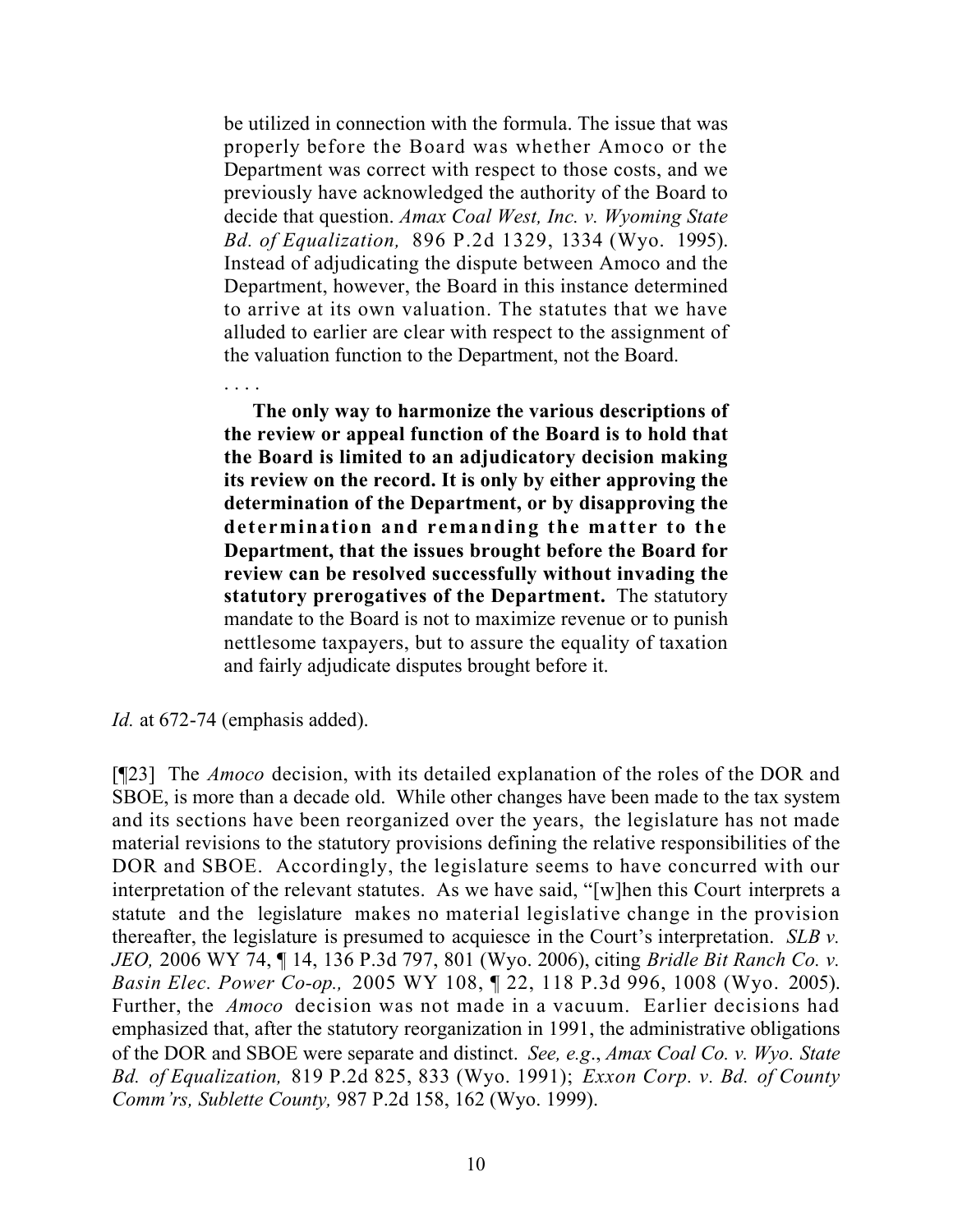[¶24] Applying the teachings of *Amoco* to this case, the SBOE was charged with determining whether the DOR erred by denying Qwest a refund on the grounds that it did not provide the actual sales tax data. It was not charged with determining *de novo,*  without any consideration of the state of the record at the time of the assessment decision, whether Qwest was entitled to a refund. *See also Antelope Valley Improvement Serv. Dist. v. State Bd. of Equalization,* 992 P.2d 563 (Wyo. 1999), opinion clarified in *Antelope Valley Improvement Serv. Dist. v. State Bd. of Equalization,* 4 P.3d 876 (Wyo. 2000), and *Amoco v. Dep't of Revenue*, 2004 WY 89, 94 P.3d 430 (Wyo. 2004) (stating the SBOE is required to act as appellate tribunal, not to assume the DOR's responsibility).

[¶25] The cases describing the responsibilities of the DOR and SBOE make clear the SBOE's role is limited to considering the factual record which was available to the DOR/DOA during the assessment process. *Airtouch Commun., Inc. v. Dep't of Revenue,*  2003 WY 114, ¶¶ 13, 38-39, 40, 76 P.3d 342 at 348, 356-57 (Wyo. 2003) specifically addressed this issue:

> The burden is on the taxpayers to provide the information necessary for DOR to prepare an accurate valuation of the properties and to prove at the contested case hearing before SBOE that the methodology used and valuations reached by DOR were not supported by substantial evidence available in the agency record.

. . . . [T]he burden falls on the taxpayers to prove the value of that property was identifiable and separable from the enhanced value of the business determined through the unitary method. DOR contended the taxpayers failed to carry that burden in two ways. First, they failed to provide DOR with the necessary information to support their claim at the time they filed their annual reports which were the basis for DOR's valuation even though the forms requested such information. Most of the information that formed the basis of the taxpayers' claimed value for the intangibles was available to them at the time they filed the annual report and had been included in the contemporaneous reports they filed with the federal Securities and Exchange Commission. However, not until over a year after the value had been certified to the counties did the taxpayers provide the information to DOR in the form of an independent appraisal. For the 1999 tax year, the taxpayers (excluding Airtouch) did request an informal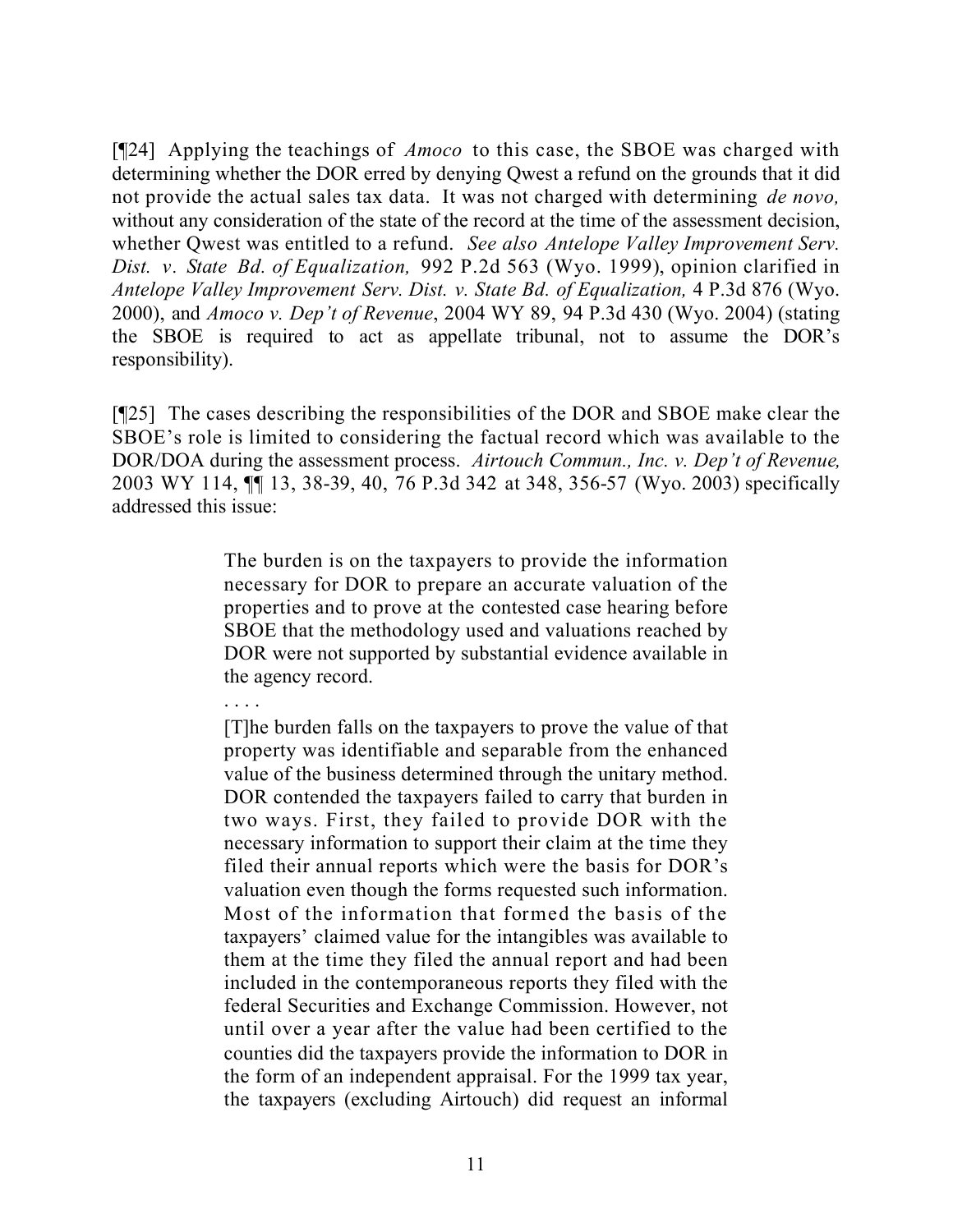conference allowed under the rules and asked for a reduction in the valuation for the intangible property. However, they did not identify that property or its value. After that conference, DOR reduced the income portion of the valuation formula by ten percent which resulted in lower valuations. In 2000, none of the taxpayers requested an informal conference because, as they testified, they considered it to be a futile effort.

A striking similarity exists between the failure of the taxpayers in this case to supply the necessary information to support their contentions to DOR during the valuation process and the failure of the taxpayers in *RT Communications* to do the same. As we stated in *RT Communications,* "The Telephone Companies are ill positioned now to complain that DOR failed to perform an analysis when they failed to provide the necessary information." 11 P.3d at 927. While it may be true this failure was due to the evolutionary process of addressing intangible property in the rapidly developing telecommunications business, DOR was not provided information on the separate value of the FCC licenses and the customer lists and cannot be faulted for failing to generate that information on its own especially given the self-reporting nature of Wyoming's tax system as it relates to state assessed property. *Id.;* State Board of Equalization Rules, Ch. 2, § 20; *Amoco Production Company v. Wyoming State Board of Equalization,* 899 P.2d 855, 858 (Wyo.1995); *Gray v. Wyoming State Board of Equalization,* 896 P.2d 1347, 1350 (Wyo.1995).

(Footnote omitted.) *See also RT Commun., Inc. v. State Bd. of Equalization,* 11 P.3d 915, 927 (Wyo. 2000) (stating that a taxpayer cannot complain about the DOR's valuation when it failed to timely provide information); *Wyo. Dep't of Revenue v. Guthrie,* 2005 WY 79, **[1]** 35-36, 115 P.3d 1086, 1098 (Wyo. 2005) (stating "[t] here are three possible results from an audit: taxpayer's tax liability stays the same; the tax liability is reduced, or the tax liability is increased. . . . [Taxpayers] can[not] blame the Department for any increased tax liability caused by the reporting practices chosen by [them] that resulted in a self-reported taxable value that [they] could not adequately verify upon request by the Department.").

[¶26] Qwest argues, and the SBOE agreed, that the *Airtouch* and *RT Communications*  decisions are distinguishable because they concerned state assessment and complex property valuation matters and required expert appraisal of the property. Here, the issues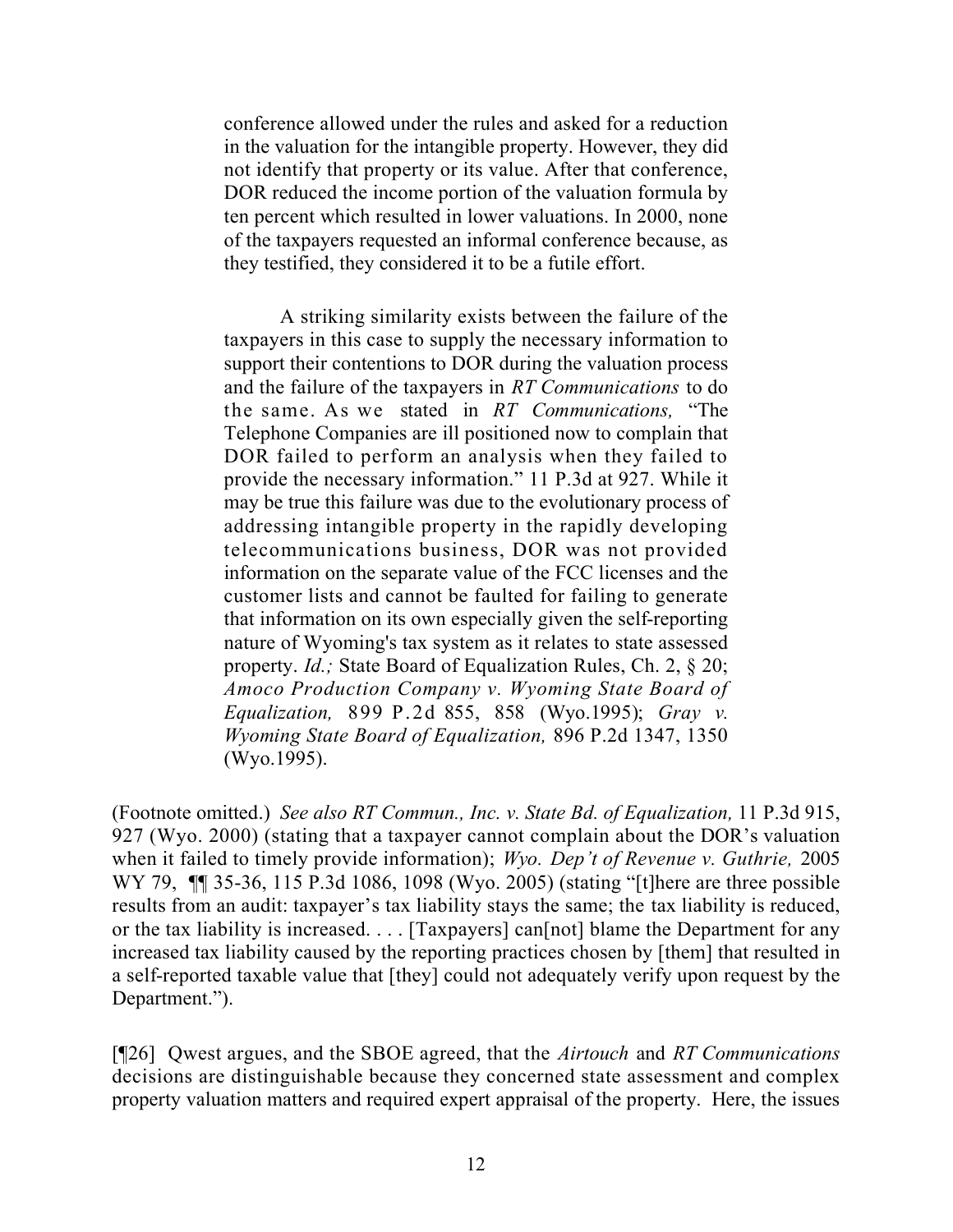are straightforward and, according to the SBOE, "[n]o state official in this appeal was put to the trouble of preparing any complex calculations to reach conclusions analogous to those required for valuation of state-assessed property." We do not agree with this analysis of our precedent. We were clear in *Airtouch* and *RT Communications* that the taxpayer has the responsibility to provide relevant information to the DOR to enable it to make its calculations. Section 39-15-107(a) and the *Wyo. Dep't of Revenue Rules,* Sales and Use Tax, ch. 2, § 10 (a), (b) and (c) (2006) (formerly *Wyo. Dep't of Revenue Rules,*  Sales and Use Tax, Emergency Rules, ch. 2, § 9 (2000)) confirm that the same responsibility applies to sales taxpayers. It is impossible for the DOR and DOA to do their jobs without sufficient relevant information.

[¶27] Here, the DOR/DOA sought specific information from Qwest, including the amounts of actual sales tax collected on the CALC charges by month and by county. Qwest did not provide that information at the time of the audit. Following the hearing, Qwest revealed the requested information did exist and it wanted to use the information to support its claim that it was entitled to a refund. By allowing the late produced information to be admitted into evidence in the contested case proceeding, the SBOE denigrated the entire assessment and audit process. The reasons espoused in *Airtouch*  and *RT Communications* support prohibiting a sales taxpayer from bringing late information to the SBOE.<sup>6</sup>

[¶28] The SBOE stated that a ruling excluding evidence which was not produced by the taxpayer during the audit and prior to the assessment would have prevented Qwest from offering its expert opinion on the proper amount of the refunds using the estimate/ratio procedure employed in the first audit. We disagree. Although the auditors did not have

 $\overline{a}$ <sup>6</sup> There are procedures by which true "newly discovered" evidence may be addressed or considered as part of an administrative proceeding. *See, e.g.,* W.R.C.P. 60(b)(2) and W.R.A.P. 12.08. Each of these rules require some type of showing of good cause for failure to present the evidence earlier, although Rule 12.08 is more flexible in allowing supplementation of agency records than Rule 60's provisions for allowing additional evidence after a trial. *See State ex rel. Wyo. Workers' Safety & Comp. Div. v. Carson,*  2011 WY 61, 252 P.3d 929 (Wyo. 2011). These rules were not expressly considered by the SBOE; consequently, we will not determine whether they apply under the circumstances presented here. Furthermore, we seriously doubt whether Qwest could have established good cause for its failure to provide the information to the DOR/DOA. The information was available within the Qwest organization although the Qwest employees working on the audit were unaware of its existence and availability. A communication problem within the organization does not seem to be a sufficient reason for failing to provide the information to the agencies.

The district court also cited to a SBOE rule which allows it to consider "additional, newly discovered evidence on material issues" when submitted to the SBOE after a hearing but before a decision has been issued. *State Bd. of Equalization Rules*, ch. 2, § 33 (2006). Although this rule does not include an express "good cause" requirement, we conclude that one must be read into the rule or it would allow consideration of all supposedly "newly discovered" evidence and completely undermine the DOR, DOA and SBOE processes, in violation of the statutory roles of each agency.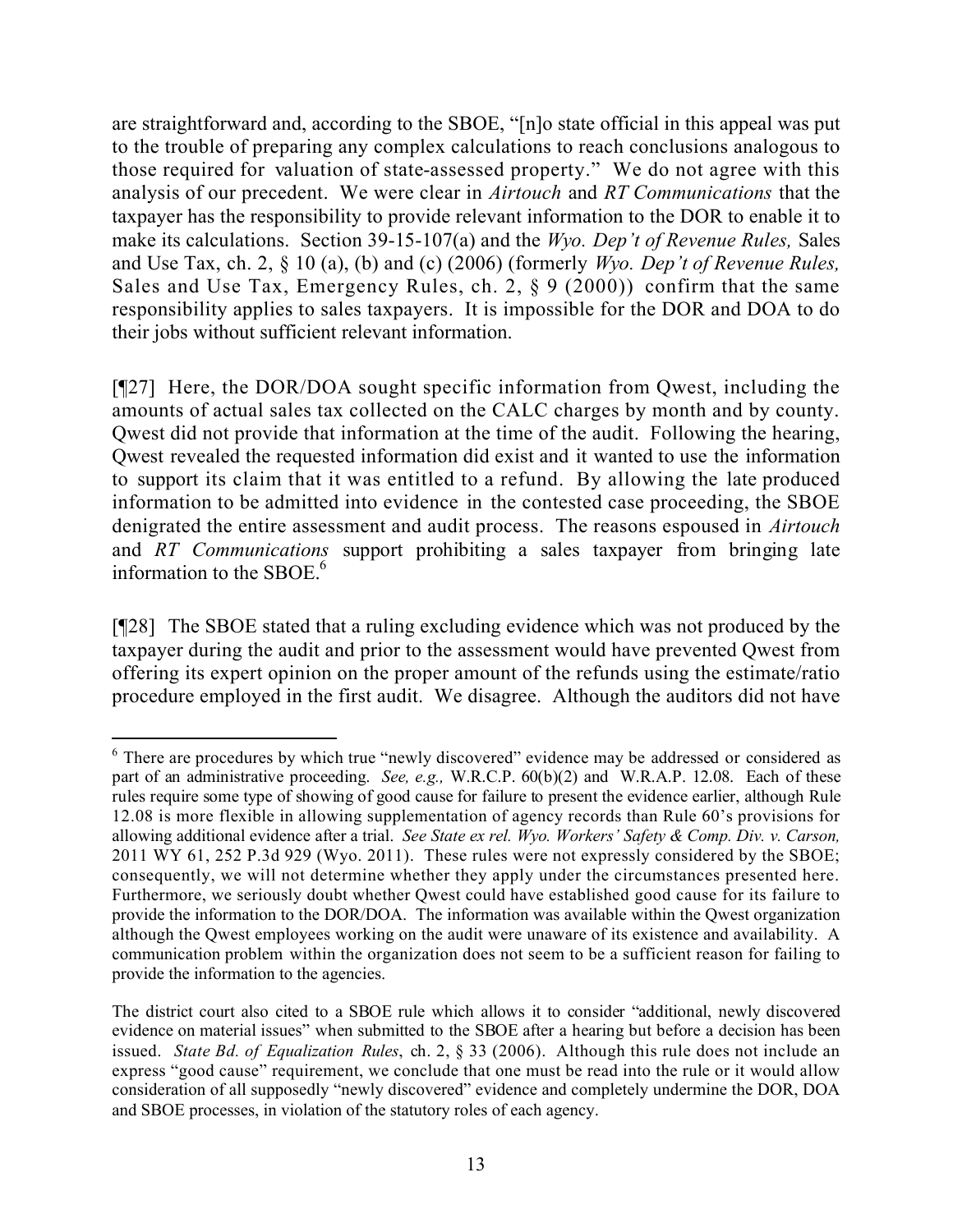the 911 information for 2003 and 2004, the information was available to them. The Qwest employee who had responsibility for working with the auditors testified that the 911 information for 2003 and 2004 was accessible and she would have provided it to the auditors had they asked for it. A DOA auditor also testified the 2003 and 2004 information was available to the audit team. The auditor stated that he chose not to list the 911 and CALC charges from 2003 and 2004 because he believed actual sales tax data should be used to calculate the refund. The availability of the 911 information is further confirmed because the auditors used 911 data to estimate the sales tax due on the CALC charges for 2002, prior to the issuance of the *Qwest I* decision. They took that information from Qwest's records, incorporated it into a spreadsheet which was admitted as Exhibit 140 at the hearing, and calculated a ratio to determine the sales tax deficiency for 2002.

[¶29] Qwest's expert simply took the 911 information for 2003 and 2004 and, like the DOA did with the first audit and for 2002, calculated a ratio and presented that to the SBOE. There is nothing wrong with an expert using information available during an audit and applying his expertise to reach conclusions about the issues at a contested case hearing. That type of analysis is done frequently in administrative hearings. *See, e.g*., *Sierra Club v. Wyo. Dep't of Envtl. Quality,* 2011 WY 42, ¶¶ 26-29, 251 P.3d 310, 317- 18 (Wyo. 2011) (demonstrating that the Environmental Quality Council allowed, in administrative hearing proceedings, expert analysis of the information used by the DEQ in reaching its decision). The fact that the DOA did not avail itself of the 2003 and 2004 information in order to perform its own estimate of the amount of sales tax that should be refunded or credited to Qwest does not change the fact that the data was available for such an analysis. Thus, at the time of the audit and assessment, the DOA could have determined a refund amount by using an estimating procedure consistent with the one the DOA employed to determine the amount of tax due in the previous audit and for 2002.

[¶30] Applying the precedent described above to the facts of this case, we conclude the SBOE erred by allowing Qwest to submit evidence that it did not make available to the auditors. Under the combined teachings of *Amoco* and *Airtouch,* the SBOE should have restricted its decision to the record existing at the time of the audit and assessment. Nevertheless, the SBOE was correct in ruling that Qwest (and ultimately, its Wyoming telephone customers) was entitled to a refund. Once it was clear the CALC charges were not taxable and Qwest had collected the tax starting in February 2003, the DOR/DOA was required to refund the excess tax to the taxpayer. Section 39-15-109 (c) states: "Any tax, penalty or interest which has been erroneously paid, collected or computed **shall** either be credited against any subsequent tax liability of the vendor or refunded." (Emphasis added). The use of the word "shall" in a statute makes the provision mandatory. *See LM v. Laramie County Dep't of Family Servs. (In re MN),* 2007 WY 189, ¶ 5, 171 P.3d 1077, 1080 (Wyo. 2007); *Wilson v. Tyrell,* 2011 WY 7, ¶ 52, 246 P.3d 265, 279-80 (Wyo. 2011).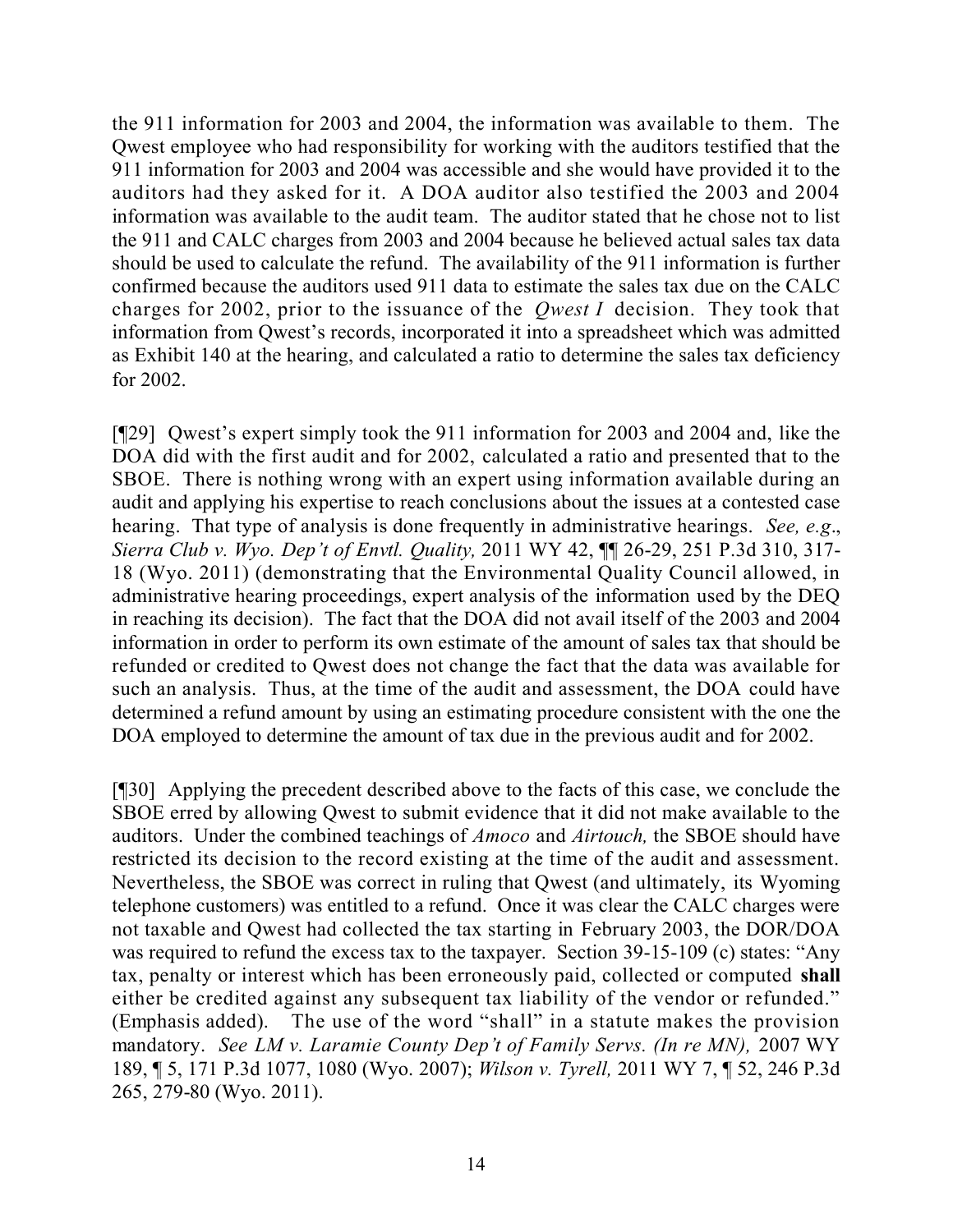[¶31] Wyo. Stat. Ann. § 39-15-107(a)(iv) states that the DOR should use the best information available to determine an assessment of taxes when the taxpayer has not supplied sufficient information. We see no reason why, when it is clear as it was here that a taxpayer is entitled to a refund, the best information available to the DOR/DOA should not be used to calculate the refund/credit. The DOA had determined that the best information available to calculate the sales tax deficiency for the previous audit was the 911 and CALC ratio. After we ruled in *Qwest I* that the CALC charge was not taxable, Qwest was entitled, as a matter of law, to a refund. Because Qwest was insisting the actual sales tax information was not available, the DOA should have used the same procedure and type of information to calculate the refund as it had previously used to impose the tax, i.e., the 911 and CALC ratio. By refusing to use the data available to it, the DOA/DOR expended significant time and taxpayer money in litigation when it was clear, as a matter of law, the taxpayer was entitled to a refund.

[¶32] We are left with the question of the consequences for Qwest's failure to provide the information to the DOA. In one respect Qwest will endure the consequences of failing to provide that information because the amount of refund it will be entitled to using the estimate procedure is less (though not a great deal) than the amount it would have been entitled to had the actual sales tax data been used. The parties do not direct us to any other statutory penalties which may be imposed against a taxpayer that fails to provide data in its possession to the auditors. It may be worth the Wyoming Legislature's time to study the issue to determine whether it believes the DOR/DOA has sufficient statutory authority to compel taxpayers to preserve information and provide it to the taxing authorities and whether some sort of statutory sanction should be imposed for the failure to do so. Such authority could, possibly, prevent a recurrence of this type of litigation which has resulted in a waste of time and taxpayer money.

## **CONCLUSION**

[¶33] We affirm the SBOE's decision that Qwest is entitled to a refund. The SBOE erred, however, by ordering the DOR to use the actual sales tax data which was not provided to the DOA during the audit process to determine the refund amount. The DOR/DOA should have used the best information available to it during the audit, i.e., the 911 and CALC ratio data, to estimate the amount to be refunded to Qwest. We, therefore, remand for a recalculation of the refund amount in accordance with the estimate methodology and the information available to the DOA during the audit. We emphasize that these actions should be taken with haste so the proper amounts may be refunded to Wyoming customers who paid the tax in the first place and continue to bear the burden of the parties' failure to act in the customers' best interests.